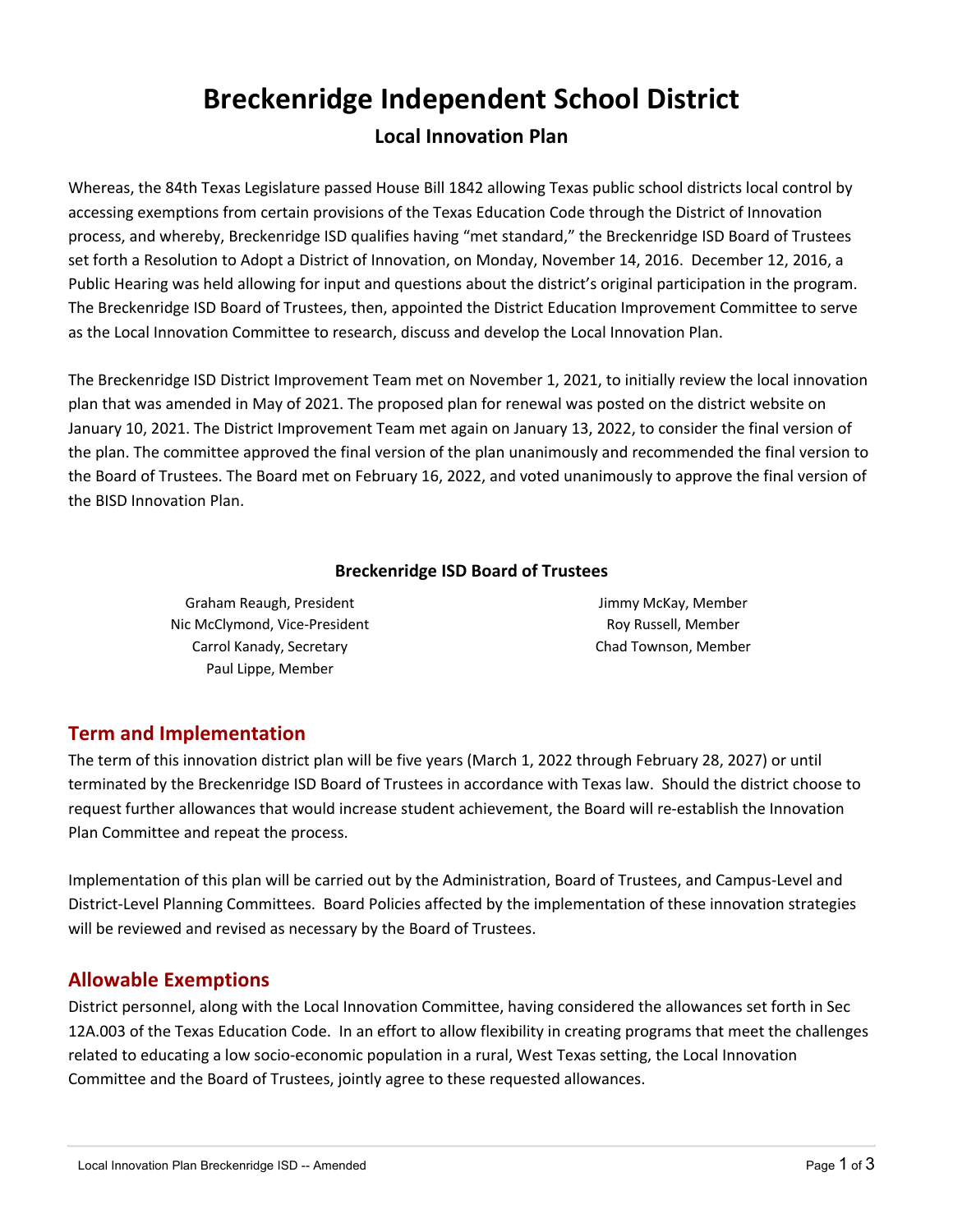# **Uniform Start Date (TEC §25.0811)**

Currently, state law mandates a start date of the fourth Monday in August, except for districts that operate a yearround program.

#### Rationale for Exemption

Flexibility in start date will allow several benefits to enhance the programs at Breckenridge ISD. First, it will allow more days throughout the school year for teacher preparation, planning, and data-driven decision-making. Second, it will allow us to more effectively balance the number of days in the first and second semesters. Third, it will allow for scheduling around local activities, such as the Stephens County Fair.

#### Local Guidelines

The district will determine, on an annual basis, when each school year will begin.

## **Certification Requirements (TEC §21.003, §21.053 and §21.057)**

State law requires that classroom teachers hold an appropriate certificate or permit issued by the appropriate State Board of Educator Certification. When a properly certified teacher cannot be obtained, the district must file a request for an Emergence Certification through the Texas Education Agency and the State Board for Educator Certification.

#### Rationale for Exemption

Statewide, teacher shortages are hampering school districts' ability to find qualified teachers. Current state teacher certification requirements inhibit the District's ability to hire teachers to teach hard-to-fill, high-demand, dual credit, and career and technical courses. Breckenridge ISD is located in a rural area, resulting in limited course offerings. The District seeks to establish its own local qualification requirements and its own requirements for training professionals and experts to teach such courses in lieu of the requirements set forth in law. This flexibility will allow the district to offer a wider variety of courses and provide more innovation in instruction and coursework for Breckenridge ISD students. This flexibility would also allow the district to employ the teacher candidates that have the greatest passion for teaching and learning.

#### Local Guidelines

In order to best serve Breckenridge ISD students, decisions on certifications will be handled locally.

- The Principal may submit to the Superintendent a request to allow a certified teacher to teach a subject(s) out of his/her certification field. The Principal will be required to provide valid reasoning for the request and document what credentials the certified teacher possesses which qualify this individual to teach this subject.
- An individual with experience in a CTE field could be eligible to teach a vocational skill or course through a local teaching certificate. The Principal may submit to the Superintendent a request including all the individual's credentials. The Superintendent will approve or deny the request and report the action to the Board of Trustees prior to the individual beginning employment. The local certificate will require an employment agreement rather than a Chapter 21 contract.
- In the case the District is not able to hire an appropriately certified teacher, the Principal may submit a request to the Superintendent to hire a non-certified teacher. The Principal and Superintendent will